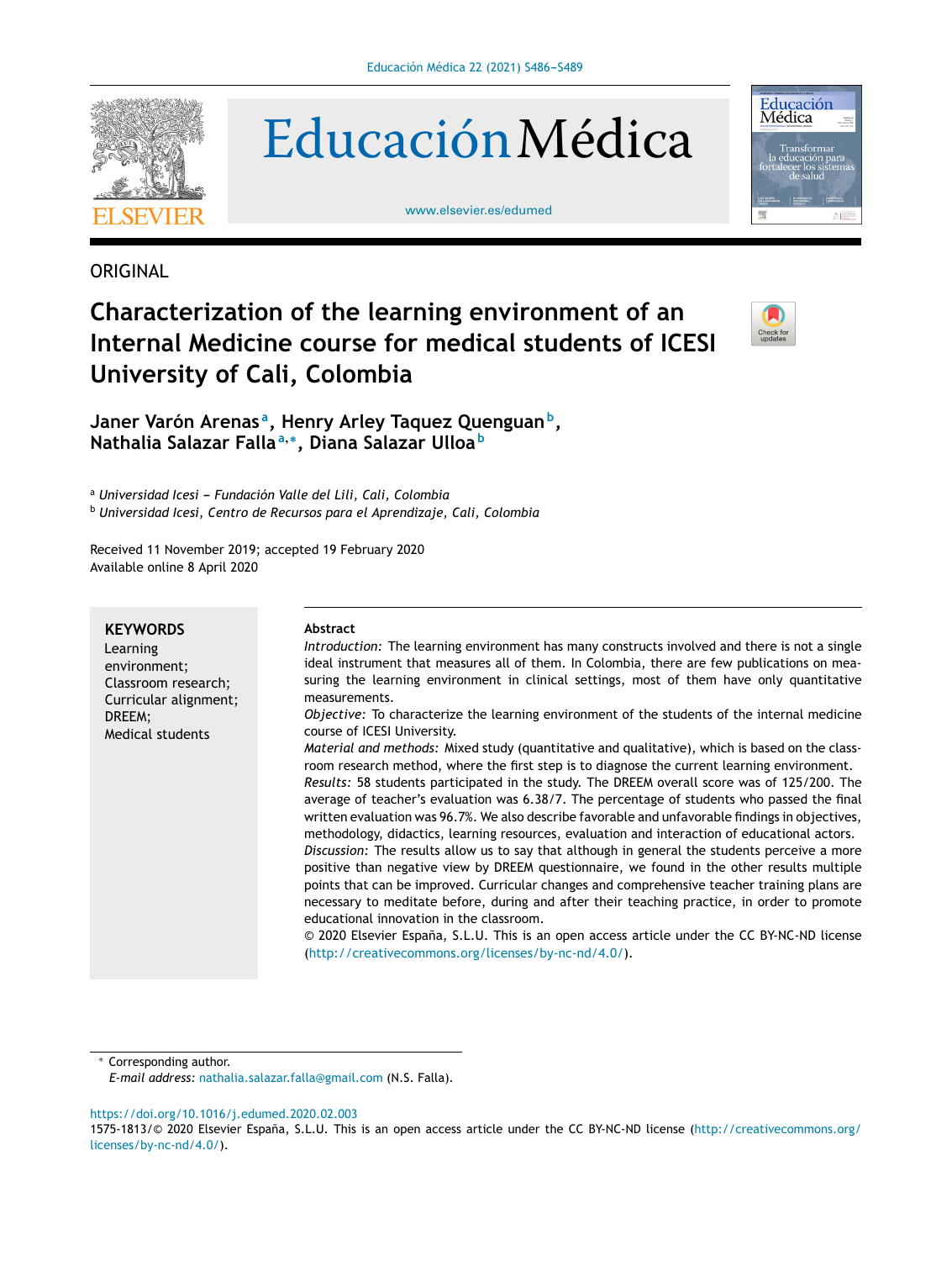#### **PALABRAS CLAVE**

Ambiente de aprendizaje; Investigación en el aula; Alineación curricular; DREEM; Estudiantes de medicina

#### **Caracterización del ambiente de aprendizaje de un curso de Medicina Interna en el pregrado de Medicina de la Universidad ICESI, Cali- Colombia**

#### **Resumen**

*Introducción:* El ambiente de aprendizaje tiene muchos constructos involucrados y no existe un solo instrumento ideal que los mida a todos. En Colombia hay pocas publicaciones sobre la medición del ambiente de aprendizaje en entornos clínicos, y la mayoría solo tienen mediciones cuantitativas.

*Objetivo:* Caracterizar el ambiente de aprendizaje de los estudiantes del curso de Medicina Interna de la Universidad ICESI.

*Material y métodos:* Estudio mixto (cuantitativo y cualitativo) que se basa en el método de investigación en el aula, donde el primer paso es diagnosticar el entorno de aprendizaje actual. *Resultados:* Cincuenta y ocho estudiantes participaron en el estudio. El puntaje general del DREEM fue 125/200. El promedio de evaluación del docente fue de 6,38/7. El porcentaje de estudiantes que aprobaron la evaluación final escrita fue del 96,7%. También encontramos hallazgos favorables y desfavorables en objetivos, metodología, didáctica, recursos de aprendizaje, evaluación e interacción de actores educativos.

*Discusión:* Los resultados nos permiten decir que, aunque en general los estudiantes perciben una opinión más positiva que negativa del ambiente mediante el cuestionario DREEM, encontramos en los otros resultados múltiples puntos de mejora. Los cambios curriculares y la capacitación integral docente son necesarios para meditar antes, durante y después de la práctica docente, a fin de promover la innovación educativa en el aula.

© 2020 Elsevier España, S.L.U. Este es un artículo Open Access bajo la licencia CC BY-NC-ND [\(http://creativecommons.org/licenses/by-nc-nd/4.0/\)](http://creativecommons.org/licenses/by-nc-nd/4.0/).

#### **Introduction**

Since last century, new conceptions about education have been proposed and the need for change in their quality improvement policies with a curriculum based on compe-tences that create meaningful learning in students.<sup>[1,2](#page-3-0)</sup>

This is of great importance in the medical education, as medicine can be considered as a complex art for its continuous advances and multiple factors that surround it. Attempts have been made to categorize medical education as ''formal'' (''classroom'') and informal (''practice places''), the first one being perceived as highly structured, and the other one as lacking in rigor or structure, almost chaotic. $3$  This distinction reflects the prejudice of a possible lack of educational process of teaching in the clinical environment, rather than understanding that it carries its own pedagogy.[4,5](#page-3-0)

Practice places are diverse, sometimes this causes adapting challenges to medical students that where mainly trained within classroom areas.<sup>6</sup> [E](#page-3-0)ach environment requires different skills from students and attendings, each of these environments has advantages and disadvantages that must be addressed.<sup>[7,8](#page-3-0)</sup>

Everything described above is part of the learning environment. This is influenced by the attending, students' relationships and the physical environment where the session takes place. It is also important to communicate to the students the learning objectives, expectations, experiences, attitudes, knowledge and skills that should be acquired during the process.  $9,10,15$  It is also important to discuss the evaluation process and the feedback.

With this known, there is not a single ideal instrument that measures all the constructs involved in the learning environment. It is now accepted that instruments of quantitative (qualifications, DREEM questionnaire, teacher's qualification) $5,13$  and qualitative analysis must be combined to obtain judgments about how a determined learning envi-ronment is defined.<sup>[11,12](#page-3-0)</sup>

In Colombia, there are few publications on measuring the learning environment in clinical settings, most of them, have only quantitative measurements and the few that include qualitative analysis have a very small sample.<sup>[15,16](#page-3-0)</sup>

To achieve changes in teaching practice it is necessary to apply research processes that require, first, to know the current state of the learning environment, in order to identify training needs, which can be use in the curricular redesign of the course. That is why the objective of this study is to characterize the learning environment of the students of the internal medicine course of the ICESI University, in order to obtain the necessary information, which later allows, a redesign of a competency-based course.

### **Methods**

Mixed qualitative and quantitative study. We used the Scholarship of teaching and learning method (SoTL). The Internal Medicine course is the first clinical course of the Medicine career in ICESI University, is a theoretical - practical course, 20 weeks intensity, for students of 6 semester of Medicine (of a total of 12 semesters). The theoretical content includes 90 topics from a guidebook of Internal Medicine and 15 modules. The course evaluates 3 aspects: attitudinal, (20%), aptitude (30%) and knowledge (50%) through a written evaluation in a scaled score range from 1 to 5.

This course was chosen for convenience, as noted above it is the first clinical experience that medical students have and as teachers of the same, we were interested in knowing the learning environment that was being carried out until that moment.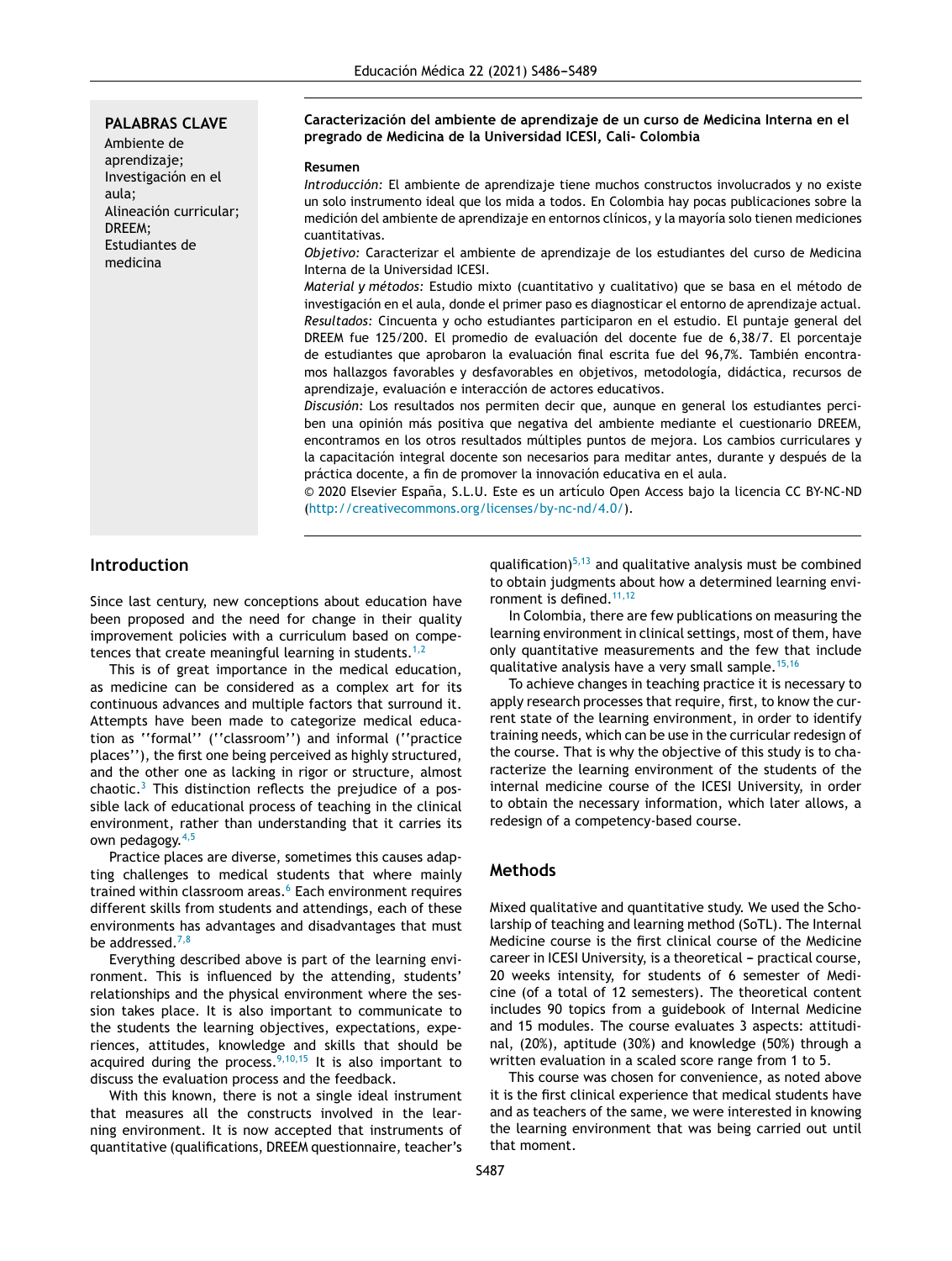Qualitative collecting data techniques: Participant Observation: The teachers observed their own classes, recorded their classroom experiences and created observation categories that allowed them to focus on specific aspects of the observation.

Semi-structured Interviews were applied to teachers and students about their perception of the whole experience. Guides were used, and some categories were established.

Focal Groups: 2 groups were organized (teachers and students) to know their perceptions about the teachers, their way of teaching and the knowledge transmitted.

Quantitative collecting data techniques: Teacher's evaluation before the end of the semester. 22 questions with an answer option from 1 to 7, with 1 being the lowest score. The DREEM (Dundee Ready Education Environment Measure) questionnaire was applied to the total of students in its validated spanish version,<sup>[14](#page-3-0)</sup> we chose this questionnaire because it has international application and was created to evaluate the educational environment of undergraduate medical schools. Students respond it using a five Likert-type scale options that, when coded and added together, provide a total score. We also used the results from the final written exam.

Analysis of Information: The categories were clearly described, and corelated. The results were systematized in a database elaborated through the ATLAS Ti software.

## **Results**

#### **Quantitative results**

The course has a total of 60 students, 96% participated in the study. The sample has an average age of 20 years. Most of the students are from a high socio-economic level (41%), none work, and most live in Cali (93%). None of the students are married, have children or have disabilities.

DREEM: The internal consistency of the instrument was appropriate (Cronbach's alpha (0.86)). Average overall score of  $125/200$  (SD = 17.24). This represents a more positive than negative view of the learning environment. The five domains obtained scores located in the upper ranges of evaluation, which implies a positive interpretation. 14% qualify as trouble areas those items with an average of less than 2 responses (item 22, 7, 2, 50, 43, 24, 3) that correspond to perception of learning, perception of teachers, perception of the atmosphere and perception of the social environment.

Teacher's evaluation: It had a high response rate (81.9%), which gives confidence in the representativity of these results. The items evaluated were general development of the course, what happens in class, evaluation activities and learning strategies implemented by the teacher.

An average result was obtained for each teacher, being the total average of the teachers of the course 6.38 of a maximum of 7. The categories with lower scores were unanimous in all the areas of rotation and corresponded to evaluation activities and learning strategies implemented by the teacher.

Final written evaluation to students: Consists of two sessions of 40 questions each, with a duration of 90 min for each session, the questions are multiple-choice and some of correlation analysis.

The percentage of students who passed the exam was 96.7%. 86.3% of the students obtained a score less than or equal to 4. The mean score was equal to 3.60 with a deviation equal to  $0.36$   $(2.8-4.4)$ .

The authors of this study identified that the evaluation was confined to assessing the specific knowledge of the specialty and was not based on competencies.

#### **Qualitative results**

Objectives: Favorable Findings: There are clear objectives for the course. References are provided to expand information. Attendings are expected to teach their students how to deliver bad news. Unfavorable findings: The objectives of the classes were not exposed to the students. The coordinators and students consider that the basic levels were not deepened. Aspects related to professional ethics are not formally covered.

Methodology. Teaching role: Favorable Findings: Wide group of subspecialists. Some teachers present real or hypothetical clinical cases. The teacher reinforces aspects of the previous classes. Unfavorable findings: Master classes are favored. The teachers of the theoretical classes do not communicate with the teachers of the practical classes. Most of them have no teacher training. Student Role. Favorable Findings: They prepared for programmed play activities. They have extensive databases and study forms. Unfavorable findings: Resistance to participate in class was noted in the students. When the teachers asked questions, the students remained silent.

Didactics and Learning Resources. Favorable Findings: Use of real or designed clinical cases. The students had the time to perform a diagnostic approach. They use physical resources for their classes (board, cards and workshops). All the teachers used slides in their classes and provided them to the students. Few teachers used technological tools such as Kahoot or Socrative to evaluate their students. Unfavorable findings: Very few teachers showed technological advances that have allowed progress in the study of pathologies. Several teachers leave the resolution of doubts at the end of the class and sometimes involves repeating things that were not clear. Teachers made little use of technological tools and some did not know how to take full advantage of them.

Evaluation. Favorable Findings: Clinical cases are used. Some teachers review the answers after the test. Some use quizzes with digital tools such as kahoot or Socrative. Teachers use rubrics for the 3 evaluations throughout the course: the clinical history, oral exam and the presentation of a clinical case. Unfavorable findings: They evaluate with 3 written exams during the semester. The exam has no open questions. Activities such as quizzes or presentations do not have any grade. The qualification of attitude is given based on the subjective perception of the teacher.

Environment of learning and interaction of educational actors. Favorable Findings: The classroom has air conditioning, comfortable chairs, it is wide bright and has sound insulation panels. Sometimes the teacher uses the library or other areas for small groups sessions. They have support from residents. Unfavorable findings: The classroom only allows the accommodation of chairs in a certain position. Students do not have spaces in the clinical setting where